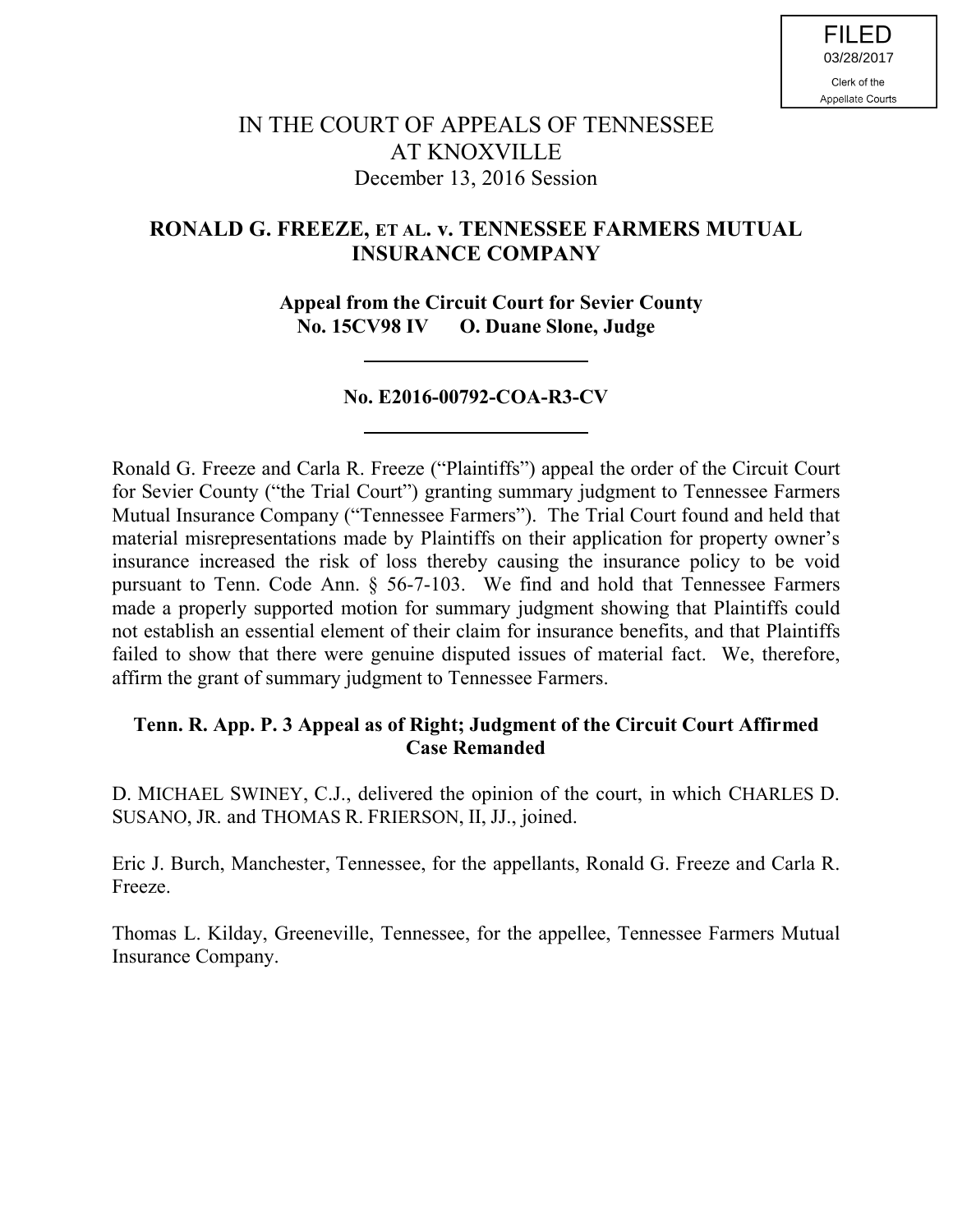#### **OPINION**

#### **Background**

On February 7, 2014, Plaintiffs applied for a property owner's insurance policy from Tennessee Farmers to insure a house located on Laurel Lane in Sevierville, Tennessee ("the House"). The application for the policy ("the Application") included a Section B containing the following questions and answers pertinent to this appeal:

5. Any pending legal action or insurance claim? No (Give type and amount) \* \* \*

11. Ever been charged with, convicted of, or pled guilty to a felony crime of any type? No (Give type and year) ( **If yes, Agent cannot bind**) 12. Ever been charged with, convicted of, or pled guilty to arson, fraud, theft, or drug related crime of any type? No (Give type and year) (**If yes, Agent cannot bind**)

Below the questions contained in Section B and above the signature lines where Plaintiffs signed, the Application stated, in pertinent part:

I(We) hereby apply for insurance and have provided all of the above information and answers to questions in Sections A & B and the "Applicant's Additional Remarks Form", (if used). . . . I(We) understand that the company relies on this information and I(we) warrant that all blanks in Sections A  $\&$  B have been completed prior to my(our) signing this application and that all information is true, correct and complete for all applicants and residents of the household. This application, including the "Applicant's Additional Remarks Form" (if used), accurately reflects the information and answers to questions as I(we) have provided them. I(We) understand that any misrepresentations or failure to fully complete all questions truthfully and fully will void this insurance.

On February 15, 2014, mere days after the Application was completed, the House was destroyed by fire. In August of 2014, Tennessee Farmers refused to pay Plaintiffs for the fire loss asserting that Plaintiffs had made material representations when they applied for the policy on the House with regard to two arrests of Plaintiff Ronald G. Freeze, one for simple possession and one for DUI fourth offense.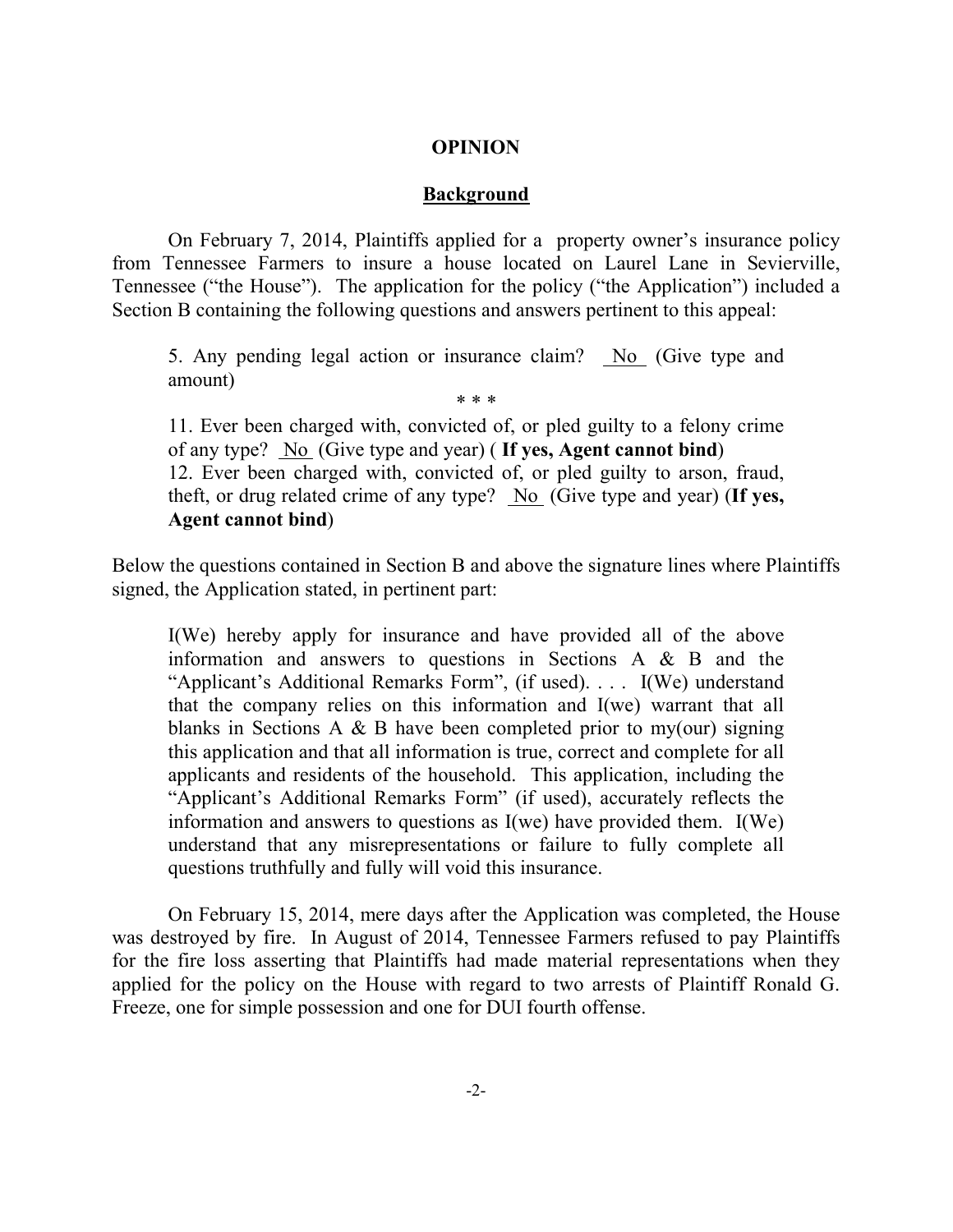Plaintiffs filed this suit seeking, among other things, to be awarded the full amount of the benefits under the policy. Tennessee Farmers filed a motion for summary judgment alleging that Plaintiffs made misrepresentations on the Application which rendered the policy void relieving Tennessee Farmers of their obligation to pay benefits. Tennessee Farmers supported their motion for summary judgment by filing, among other things, Plaintiffs' responses to requests for admissions, which states, in pertinent part:

1. Admit that on March 1, 2011 Ronald G. Freeze was arrested on the charge of DUI  $4<sup>th</sup>$  offense (a felony) in Coffee County, Tennessee. RESPONSE: Admit.

\* \* \*

3. Admit that on March 1, 2011 Ronald G. Freeze was arrested on the charge of possession of a Schedule III drug, hydrocodone, in Coffee County, Tennessee.

RESPONSE: Admit.

\* \* \*

5. Admit that on March 1, 2011 Ronald G. Freeze was arrested on the charge of violation of the implied consent law in Coffee County, Tennessee.

RESPONSE: Admit.

\* \* \*

7. Admit that on June 15, 2011 Ronald G. Freeze was indicted by a Coffee County grand jury on the charges of  $(1)$  DUI 4<sup>th</sup> offense (a felony),  $(2)$ possession of a Schedule III controlled substance, hydrocodone, (3) violation of the implied consent law and (4) speeding.

RESPONSE: Admit.

\* \* \*

9. Admit that on March 24, 2013 Ronald G. Freeze was arrested on the charge of possession of Schedule II controlled substances, Xanax and oxycodone, in Coffee County, Tennessee.

RESPONSE: Admit.

\* \* \*

11. Admit that on March 24, 2013 Ronald G. Freeze was arrested on the charge of possession of a weapon under influence in Coffee County, Tennessee.

RESPONSE: Admit.

\* \* \*

13. Admit that on March 24, 2013 Ronald G. Freeze was arrested on the charge of assault/simple assault in Coffee County, Tennessee.

RESPONSE: Admit.

\* \* \*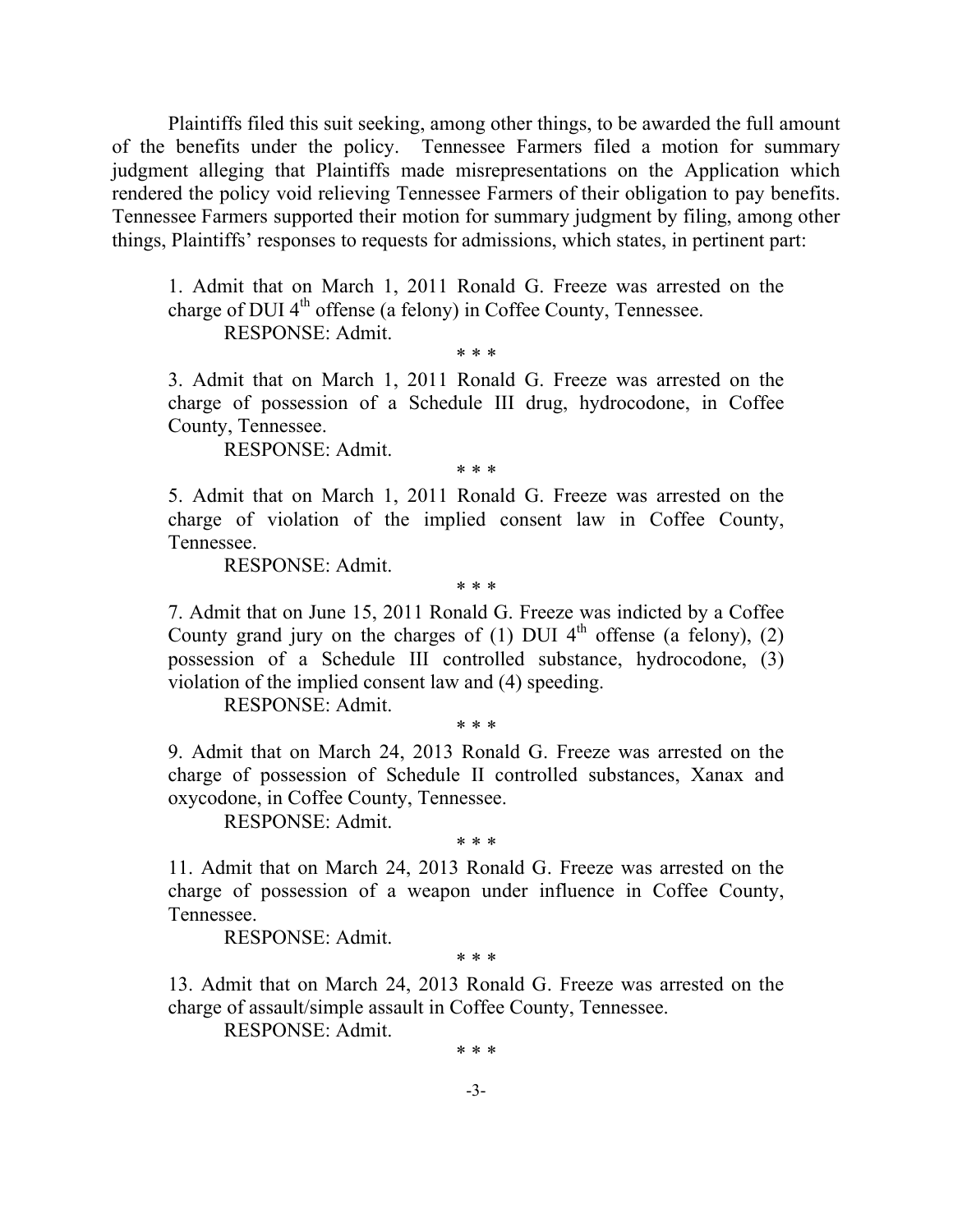15. Admit that on March 24, 2013 Ronald G. Freeze was arrested on the charge of violation of implied consent law in Coffee County, Tennessee.

RESPONSE: Admit.

\* \* \*

17. Admit that on March 24, 2013 Ronald G. Freeze was arrested on the charge of DUI  $4<sup>th</sup>$  offense (a felony) in Coffee County, Tennessee.

RESPONSE: Admit.

\* \* \*

19. Admit that in its October, 2013 session a Coffee County grand jury indicted Ronald G. Freeze on the charges of  $(1)$  DUI 4<sup>th</sup> offense B 2 counts [a felony], (2) violation of the implied consent law, (3) assault, (4) possession of a handgun while under the influence B 2 counts, (6) possession of a Schedule II controlled substance (oxycodone) and (6) possession of a Schedule IV controlled substance (alprazolam).

RESPONSE: Admit.

\* \* \*

21. Admit that on February 7, 2014 Ronald G. Freeze was under indictment for the four criminal charges set forth in the Indictment attached as Exhibit 4 and for the eight criminal charges set forth in the Indictment set forth in Exhibit 10.

RESPONSE: Admit.

Tennessee Farmers also filed the affidavit of Chuck Durden, which states:

1. My name is Chuck Durden. I am a duly licensed insurance agent in Tennessee and an authorized sales agent for Tennessee Farmers Insurance Companies. I maintain an office at the Sevier County Farm Bureau in Sevierville, Tennessee.

2. On February 7, 2014 I met with Ronald Greg Freeze and Carla Freeze and took from them the attached application to insure their residence located at 1714 Laurel Lane in Sevierville, Tennessee. Prior to that date I did not know either of them. I asked Mr. and Mrs. Freeze all of the 33 questions set forth in Section B of the application, which they answered, and I wrote the answers that they gave to me on the application as shown. I specifically asked them question Nos. 5, 11 and 12 and they answered "No" to each of the questions. Both Ronald Greg Freeze and Carla Freeze answered "No" to having "any pending legal action or insurance claim", to "ever been charged with, convicted of, or pled guilty to a felony crime of any type" and to "ever been charged with, convicted of or pled guilty to arson, fraud, theft or drug-related crime of any type?".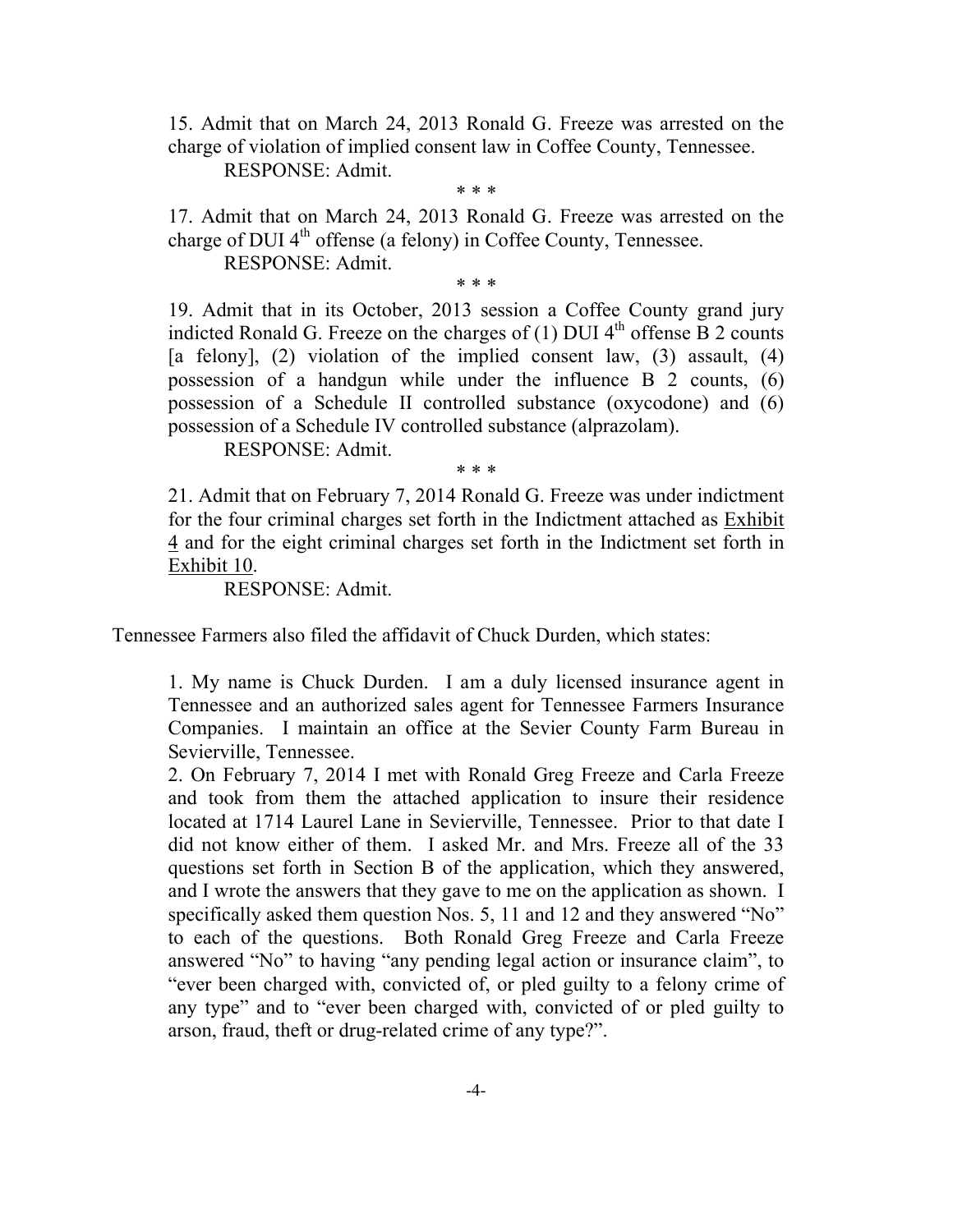3. After I completed the attached application with the answers provided to me by Mr. and Mrs. Freeze I handed the application to them to read and sign and both of them signed their names to the application in my presence. If they had answered "Yes" to either questions 11 or 12 regarding a criminal history I would not have, and would have been unable to in accordance with Company policy, completed and signed the application to bind coverage, at which time, if I had proceeded at all, I would have contacted Home Office property underwriting for instructions with respect to further consideration of the application for coverage.

4. In reliance upon the "No" answers on the application, particularly to questions 11 and 12, I signed my name to the application and submitted it to the Tennessee Farmers' Home Office underwriting department.

Plaintiffs responded to the motion for summary judgment and filed, among other things, the affidavit of Plaintiff Ronald G. Freeze, which states, in pertinent part:

2. On February 7, 2014, my wife and I applied for property insurance with an agent of Tennessee Farmers Mutual Insurance Company. I have been insured by Tennessee Farmers Mutual Insurance Company for many years. 3. With regard to the questions regarding whether I have been charged with

a drug offense or a felony, the agent asked my wife and I as follows: "Neither one of you are felons are you?" My wife and I truthfully answered that we were not felons because I had not been convicted of a drug offense, nor had I been convicted of a felony.

4. The agent for Tennessee Farmers Mutual Insurance Company filled out the entire application. He handed the application to me and my wife. We signed the application, just as we have in our past dealings with Tennessee Farmers Mutual Insurance Company.

After a hearing on the motion for summary judgment, the Trial Court entered its order on April 4, 2016 granting Tennessee Farmers summary judgment after finding and holding:

This matter came on to be heard before the undersigned on March 7, 2016 upon Motion for Summary Judgment filed on behalf of the defendant and plaintiffs' Response in Opposition thereto. Upon consideration of the Motion, Briefs, Affidavits and other pleadings filed in support thereof and in opposition thereto, arguments of counsel and upon the entire record, the Court announced its findings of fact and conclusions of law from the bench, finding that there is no genuine issue of material fact and that the defendant is entitled to summary judgment, thereby dismissing the complaint,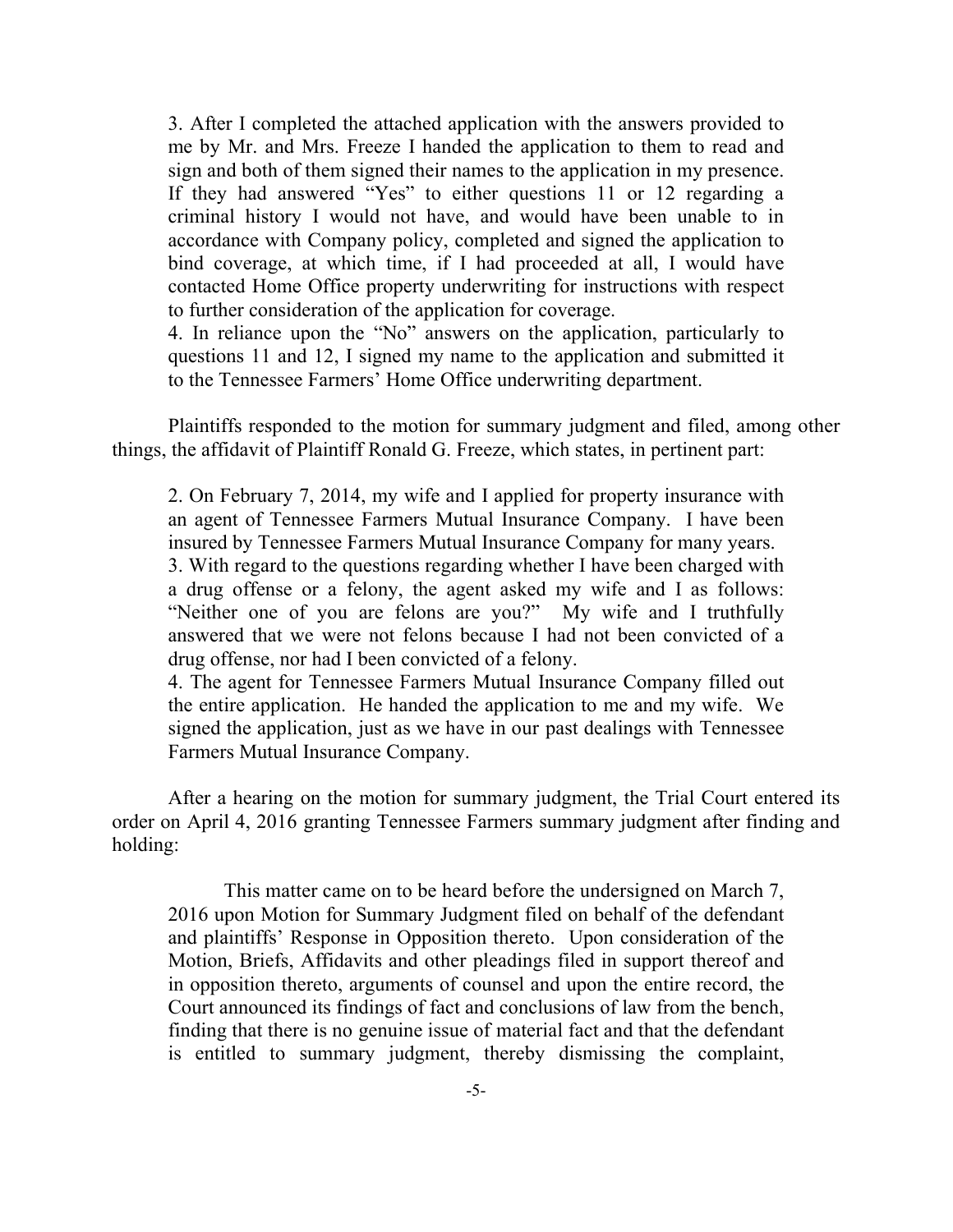inasmuch as the plaintiffs, Ronald and Carla Freeze, made material misrepresentations of fact upon their application for insurance insuring their property on Laurel Lane in Sevierville, Tennessee in which they answered "NO" to the application question "Any pending legal action or insurance claim?", in which they answered "NO" to the application question "Ever been charged with, convicted of, or pled guilty to a felony crime of any type?", and in which they answered "NO" to the application question "Ever been charged with, convicted of or pled guilty to arson, fraud, theft or drug related crime of any type?", under circumstances where, at the time of application, Ronald Freeze was under indictment in Coffee County, Tennessee on 12 criminal charges for which he had been previously arrested, which charges included two felony counts of DUI 4<sup>th</sup> offense and drug related crimes for possession of Schedule II, III and IV drugs, which misrepresentations increased the risk of loss to the defendant insurer as a matter of law, causing the insurance policy to be void, for which plaintiffs are not entitled to recover any insurance benefits for the fire loss to their residence and contents occurring on or about February 15, 2014.

Plaintiffs appeal the grant of summary judgment to Tennessee Farmers.

#### **Discussion**

Although not stated exactly as such, Plaintiffs raise one issue on appeal: whether the Trial Court erred in granting summary judgment to Tennessee Farmers after finding that misrepresentations made by Plaintiffs on the Application increased the risk of loss to Tennessee Farmers. As our Supreme Court has instructed:

Summary judgment is appropriate when "the pleadings, depositions, answers to interrogatories, and admissions on file, together with the affidavits, if any, show that there is no genuine issue as to any material fact and that the moving party is entitled to a judgment as a matter of law." Tenn. R. Civ. P. 56.04. We review a trial court's ruling on a motion for summary judgment de novo, without a presumption of correctness. *Bain v. Wells*, 936 S.W.2d 618, 622 (Tenn. 1997); *see also Abshure v. Methodist Healthcare–Memphis Hosp.*, 325 S.W.3d 98, 103 (Tenn. 2010). In doing so, we make a fresh determination of whether the requirements of Rule 56 of the Tennessee Rules of Civil Procedure have been satisfied. *Estate of Brown*, 402 S.W.3d 193, 198 (Tenn. 2013) (citing *Hughes v. New Life Dev. Corp.*, 387 S.W.3d 453, 471 (Tenn. 2012)).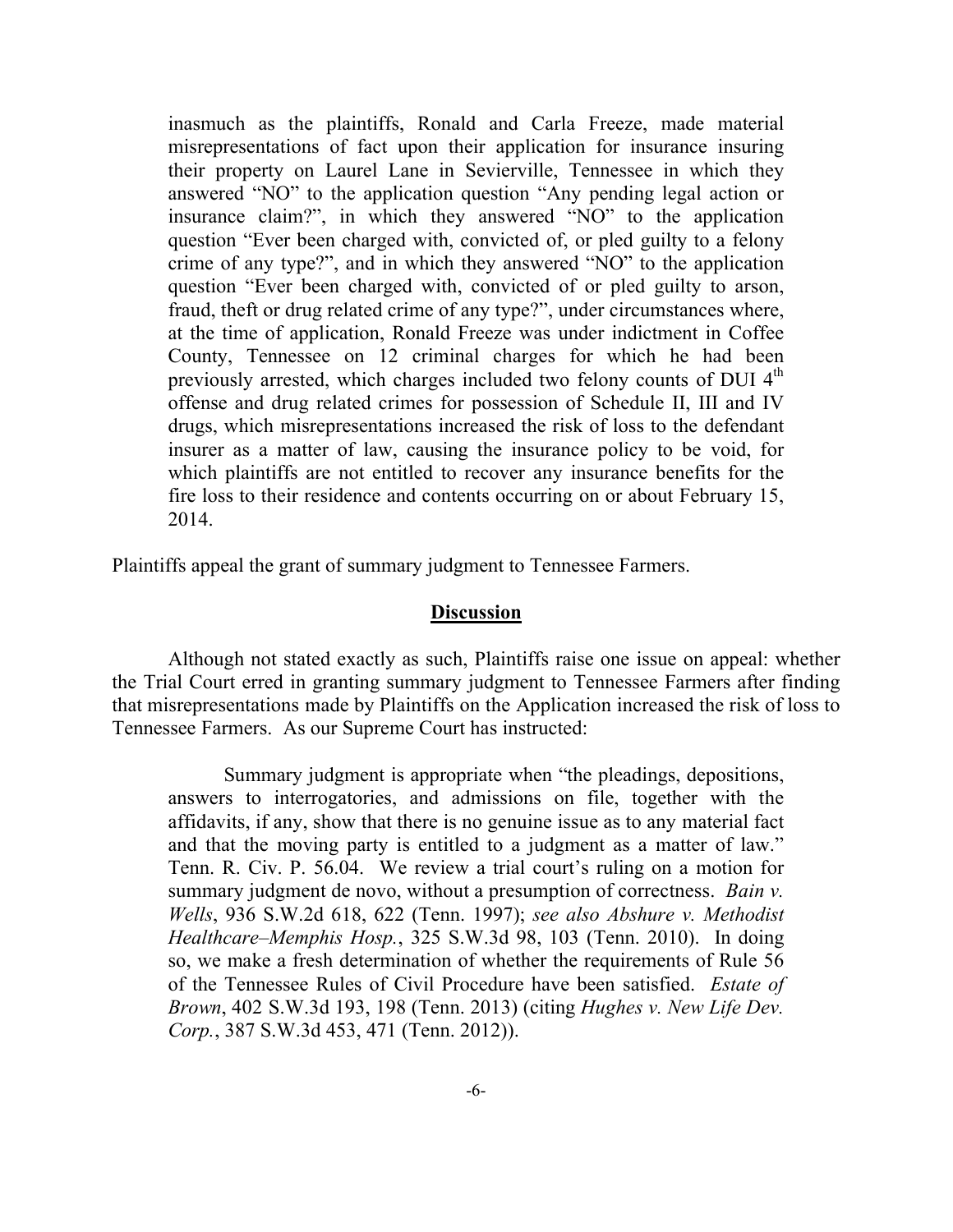[I]n Tennessee, as in the federal system, when the moving party does not bear the burden of proof at trial, the moving party may satisfy its burden of production either (1) by affirmatively negating an essential element of the nonmoving party's claim or (2) by demonstrating that the nonmoving party's evidence *at the summary judgment stage* is insufficient to establish the nonmoving party's claim or defense. We reiterate that a moving party seeking summary judgment by attacking the nonmoving party's evidence must do more than make a conclusory assertion that summary judgment is appropriate on this basis. Rather, Tennessee Rule 56.03 requires the moving party to support its motion with "a separate concise statement of material facts as to which the moving party contends there is no genuine issue for trial." Tenn. R. Civ. P. 56.03. "Each fact is to be set forth in a separate, numbered paragraph and supported by a specific citation to the record." *Id*. When such a motion is made, any party opposing summary judgment must file a response to each fact set forth by the movant in the manner provided in Tennessee Rule 56.03. "[W]hen a motion for summary judgment is made [and] . . . supported as provided in [Tennessee Rule 56]," to survive summary judgment, the nonmoving party "may not rest upon the mere allegations or denials of [its] pleading," but must respond, and by affidavits or one of the other means provided in Tennessee Rule 56, "set forth specific facts" *at the summary judgment stage* "showing that there is a genuine issue for trial." Tenn. R. Civ. P. 56.06. The nonmoving party "must do more than simply show that there is some metaphysical doubt as to the material facts." *Matsushita Elec. Indus. Co.*, 475 U.S. at 586, 106 S. Ct. 1348. The nonmoving party must demonstrate the existence of specific facts in the record which could lead a rational trier of fact to find in favor of the nonmoving party. If a summary judgment motion is filed before adequate time for discovery has been provided, the nonmoving party may seek a continuance to engage in additional discovery as provided in Tennessee Rule 56.07. However, after adequate time for discovery has been provided, summary judgment should be granted if the nonmoving party's evidence *at the summary judgment stage* is insufficient to establish the existence of a genuine issue of material fact for trial. Tenn. R. Civ. P. 56.04, 56.06. The focus is on the evidence the nonmoving party comes forward with at the summary judgment stage, not on hypothetical evidence that theoretically could be adduced, despite the passage of discovery deadlines, at a future trial.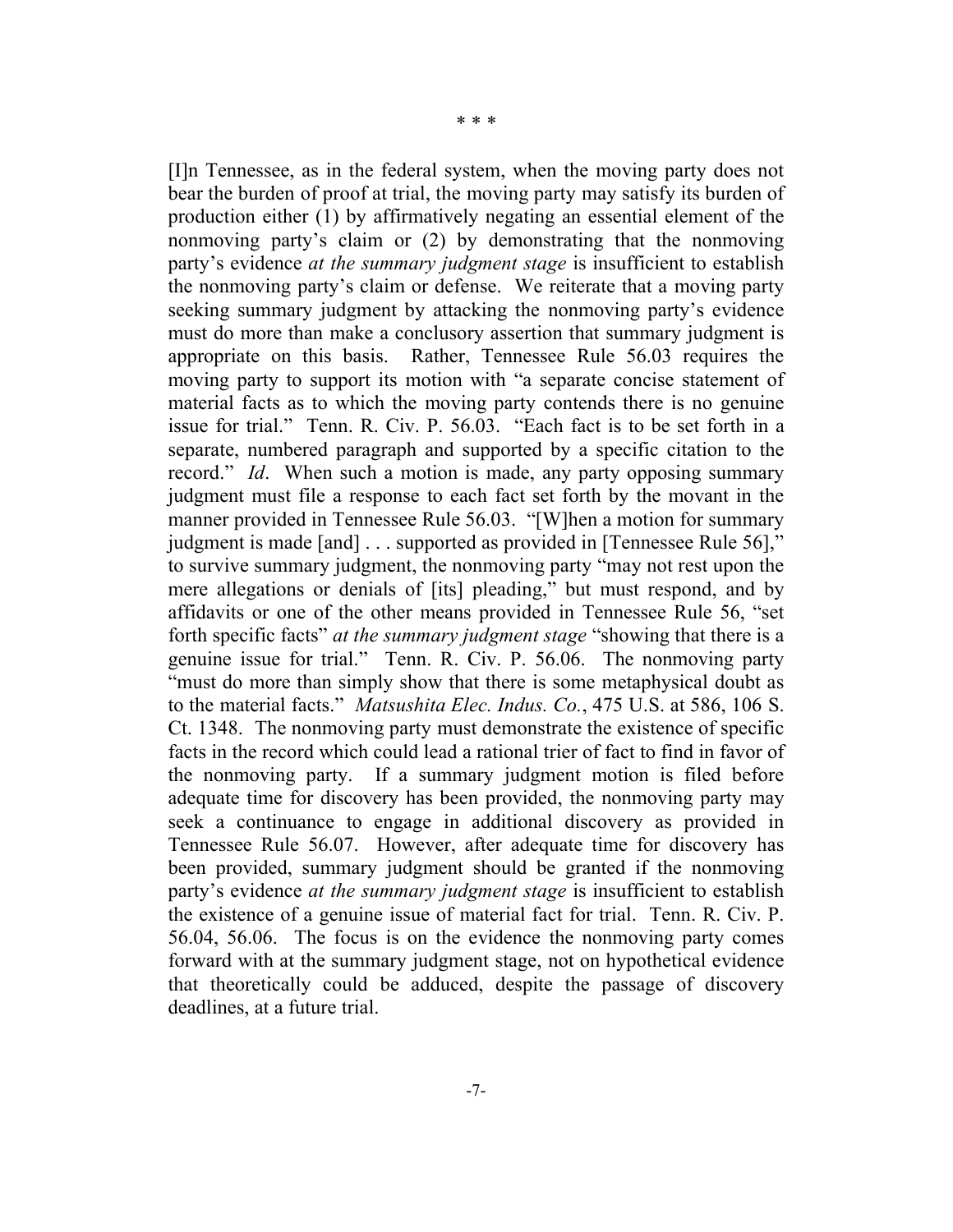*Rye v. Women's Care Cntr. of Memphis, MPLLC*, 477 S.W.3d 235, 250, 264-65 (Tenn. 2015) (emphasis in original).

As pertinent to this appeal, Tenn. Code Ann. § 56-7-103 provides:

## **56-7-103. Misrepresentation or warranty will not void policy – Exceptions.**

No written or oral misrepresentation or warranty made in the negotiations of a contract or policy of insurance, or in the application for contract or policy of insurance, by the insured or in the insured's behalf, shall be deemed material or defeat or void the policy or prevent its attaching, unless the misrepresentation or warranty is made with actual intent to deceive, or unless the matter represented increases the risk of loss.

#### Tenn. Code Ann. § 56-7-103 (2016).

"[D]etermining whether a particular misrepresentation increases an insurance company's risk of loss is a question of law for the court." *Smith v. Tennessee Farmers Life Reassurance Co.*, 210 S.W.3d 584, 589 (Tenn. Ct. App. 2006). In *Smith v. Tennessee Farmers Life Reassurance Co.* this Court addressed issues involving alleged misrepresentations contained in a policy for insurance stating:

Tenn. Code Ann. § 56-7-103 authorizes an insurance company to deny a claim if the insured obtains the policy after misrepresenting a matter that increased the company's risk of loss. A misrepresentation in an application for insurance increases the insurance company's risk of loss if it naturally and reasonably influences the judgment of the insurer in making the contract. *Vermont Mut. Ins. Co. v. Chiu*, 21 S.W.3d at 235; *Sine v. Tennessee Farmers Mut. Ins. Co.*, 861 S.W.2d 838, 839 (Tenn. Ct. App. 1993); *Seaton v. National Grange Mut. Ins. Co.*, 732 S.W.2d 288-89 (Tenn. Ct. App. 1987). It need not involve a hazard that actually produced the loss in question. *Loyd v. Farmers Mut. Fire Ins. Co.*, 838 S.W.2d 542, 545 (Tenn. Ct. App. 1992).

The courts may use the questions an insurance company asks on its application to determine the types of conditions or circumstances that the insurance company considers relevant to its risk of loss. *Johnson v. State Farm Life Ins. Co.*, 633 S.W.2d 484, 487 (Tenn. Ct. App. 1981). Additionally, the courts frequently rely on the testimony of insurance company representatives to establish how truthful answers by the proposed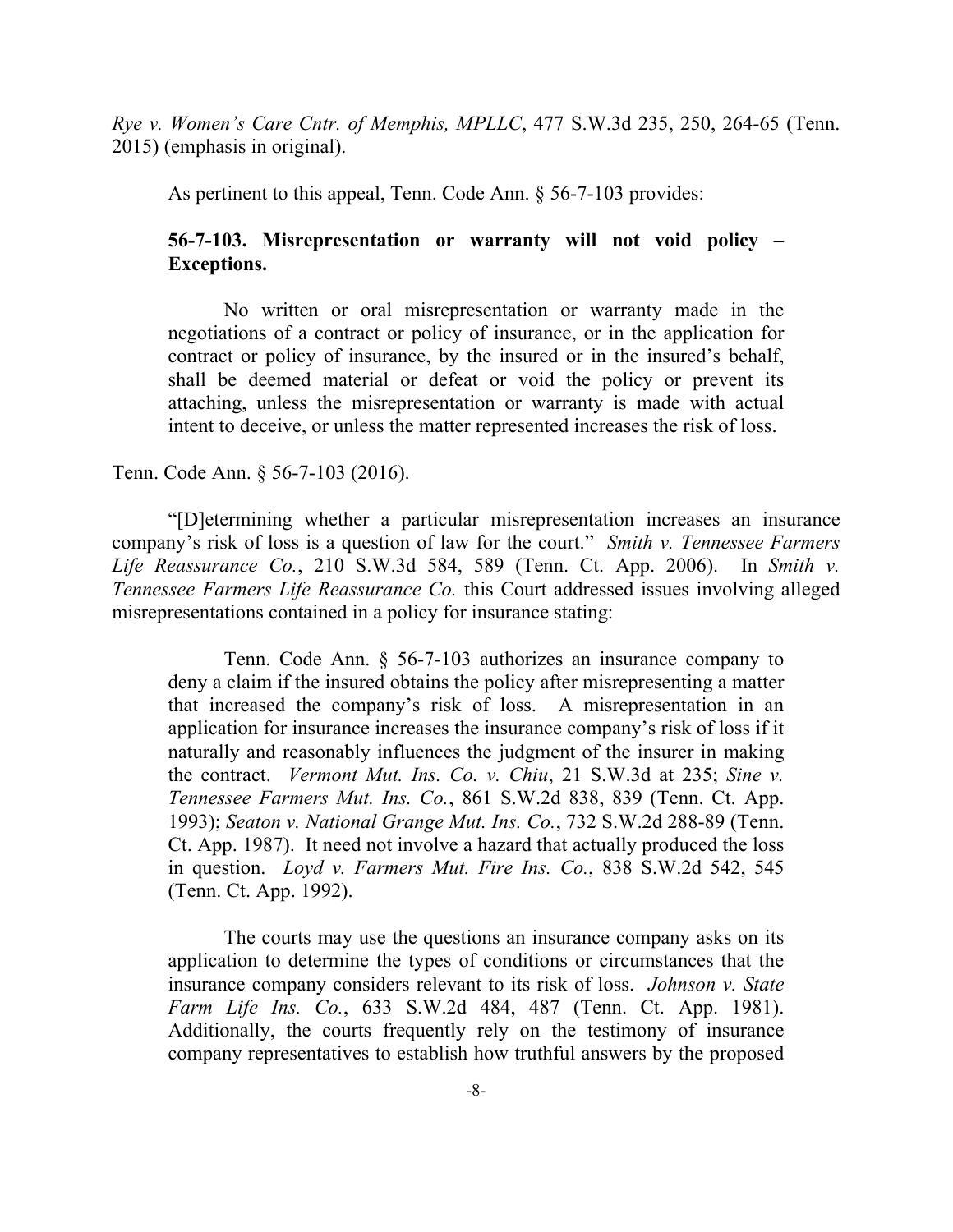insured would have affected the amount of the premium or the company's decision to issue the policy. *See, e.g., Bagwell v. Canal Ins. Co.*, 663 F.2d 710, 712 (6th Cir. 1981); *Vermont Mut. Ins. Co. v. Chiu*, 21 S.W.3d at 235. A finding that the insurer would not have issued the policy had the truth been disclosed is unnecessary; a showing that the insurer was denied information that it, in good faith, sought and deemed necessary to an honest appraisal of insurability is sufficient to establish the grounds for an increased risk of loss. *Vermont Mut. Ins. Co. v. Chiu*, 21 S.W.3d at 235; *Loyd v. Farmers Mut. Fire Ins. Co.*, 838 S.W.2d at 545.

*Smith v. Tennessee Farmers Life Reassurance Co.*, 210 S.W.3d 584, 590 (Tenn. Ct. App. 2006).

Unlike the case now before us, *Smith v. Tennessee Farmers Life Reassurance Co.* involved life insurance. Plaintiffs argue that this factual distinction should effect and change the analysis and should result in a different outcome for the case now before us. The relevant principles discussed and applied in *Smith v. Tennessee Farmers Life Reassurance Co.*, however, apply equally as well to the case now before us. We note that in *Smith v. Tennessee Farmers Life Reassurance Co.* this Court cited and relied upon *Vermont Mut. Ins. Co. v. Chiu*, a case involving property owner's insurance in which this Court stated:

A misrepresentation made in an application for insurance increases the risk of loss "when it is of such importance that it 'naturally and reasonably influences the judgment of the insuror in making the contract.' " *Sine*, 861 S.W.2d at 839 (quoting *Seaton v. National Grange Mut. Ins. Co.*, 732 S.W.2d 288, 288-89 (Tenn. Ct. App. 1987)); *Loyd v. Farmers Mut. Fire Ins. Co.*, 838 S.W.2d 542, 545 (Tenn. Ct. App. 1992). "The matter msirepresented must be of that character which the court can say would reasonably affect the insurer's judgment." *Volunteer State Life Ins. Co. v Richardson*, 146 Tenn. 589, 244 S.W. 44, 49 (1922). As stated in *Loyd*,

[i]t is not necessary to find that the policy would not have been issued if the truth had been disclosed. It is sufficient that the insurer was denied information which it sought in good faith and which was deemed necessary to an honest appraisal of insurability.

*Loyd*, 838 S.W.2d at 545.

*Vermont Mut. Ins. Co. v. Chiu*, 21 S.W.3d 232, 235 (Tenn. Ct. App. 2000).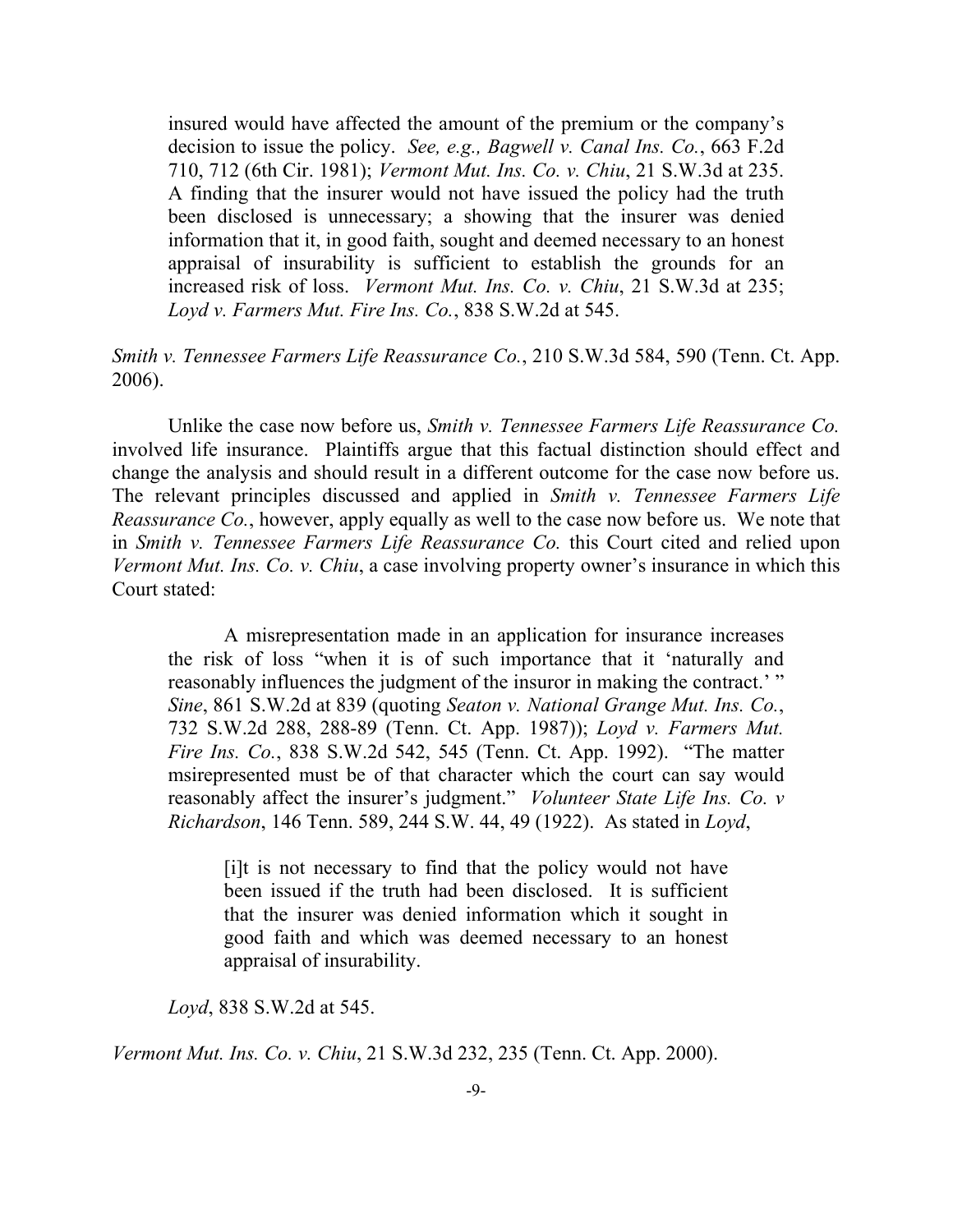The material facts are not in dispute in the case now before us. We need look no further than the Application to determine whether the misrepresentations made by Plaintiffs were of a character that would reasonably affect the judgment of Tennessee Farmers. The Application asked not just one but three separate questions along the same line in an attempt to determine whether the applicant had any pending legal action; ever had been charged with, convicted of, or pled guilty to a felony; or ever had been charged with, convicted of, or pled guilty specifically to arson, fraud, theft, or drug related crime of any type. Plaintiffs answered 'no' to each one of those questions, which the undisputed evidence in the record on appeal shows was a misrepresentation of the true facts. Plaintiff Ronald G. Freeze had "pending legal action" against him as he had been indicted on felony charges and specifically on drug related charges. Ronald G. Freeze's assertion in his affidavit that he and his wife answered these questions truthfully because he had not yet been convicted of a felony or a drug crime is disingenuous. The questions on the Application clearly asked if the applicants had any pending legal action and also clearly asked if the applicants ever had been *charged with* a felony or a drug related crime. The questions did not ask solely about convictions.

Furthermore, the Application contained several questions with regard to the subject, which shows that Tennessee Farmers had determined that the answers to these questions were important enough to ask the question multiple times in slightly different ways to be sure to obtain this information. Section B of the Application contained only thirty-three questions and three of those questions addressed the issues that Plaintiffs misrepresented.

It also is significant that questions 11 and 12 provided in bold type directly after each of the questions that if the answer to the question was 'yes,' then the insurance agent was unable to bind. Clearly, Tennessee Farmers had determined prior to the Application being completed that the information reasonably sought through these questions presented an increased risk of loss because it prevented its agents from binding the company if an applicant answered 'yes' to either question.

Plaintiffs assert that when they applied for the policy the insurance agent phrased the question to them as: "Neither one of you are felons are you?" Plaintiffs argue that they answered the question truthfully because Plaintiff Ronald G. Freeze had not been convicted of a felony at the time that the Application was completed. This argument is disingenuous as well. First, as this Court discussed in *Smith v. Tennessee Farmers Life Reassurance Co.*: "The failure to read an application for insurance does not insulate an applicant from errors or omissions in a signed application. A party's signature binds him or her as [a] matter of law to the representations in the signed document." *Smith v. Tennessee Farmers Life Reassurance Co.*, 210 S.W.3d at 591. Second, as noted above,